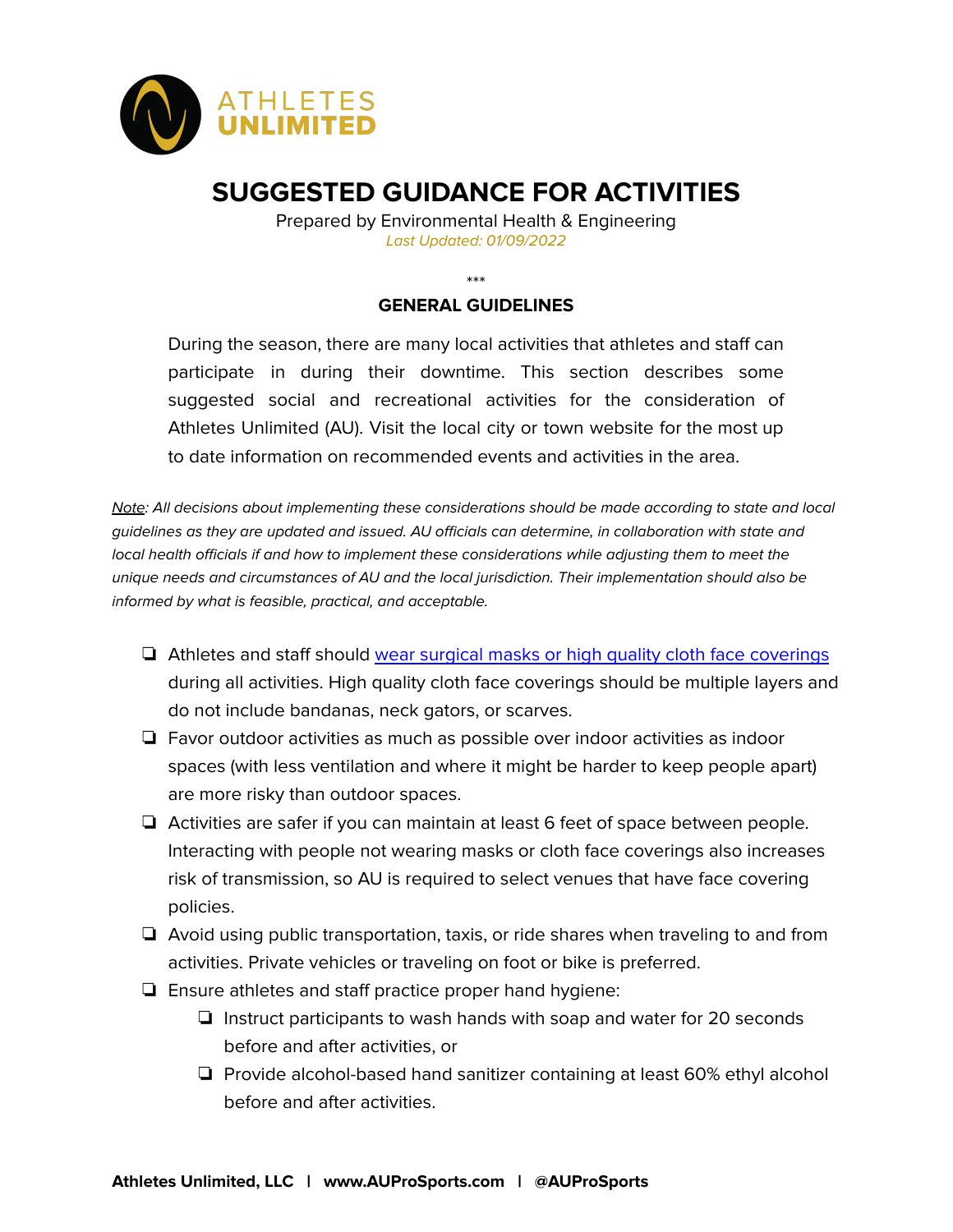- ❏ All shared items and equipment should be properly cleaned and disinfected between use.
	- ❏ Good practice: If feasible, shared equipment should be limited to items that can be effectively cleaned (e.g., sports equipment with hard, non-porous handles are preferred to those with soft, porous handles).
	- ❏ Better practice: Limit the amount of shared supplies and equipment by providing each athlete or staff member their own individual equipment (e.g., tennis rackets), if feasible.
- ❏ Encourage athletes and staff to cough or sneeze with good cough and sneeze etiquette. This includes covering your mouth when coughing and sneezing into your elbow.
- ❏ When in line, maintain physical distance as much as possible, increase spacing between AU and others, and wear a face covering.

#### \*\*\*

## **OUTDOOR ACTIVITIES**

#### **SPORTS**

- ❏ Limit shared high-touch equipment and assign equipment to athletes and staff, if feasible.
	- ❏ Good practice: All shared equipment should be cleaned immediately before and after each session.
	- $\Box$  Better practice: Provide members with dedicated individual equipment, if feasible. All equipment should be cleaned and disinfected immediately before and after each session.
- ❏ Prior to use, AU should confirm with the venue that all outdoor equipment and facilities are routinely cleaned and disinfected.
- ❏ Consider outdoor sports including:
	- ❏ Golf
	- ❏ Tennis
	- ❏ Biking or bike tours
	- ❏ Hiking
	- ❏ Running
	- ❏ Onshore fishing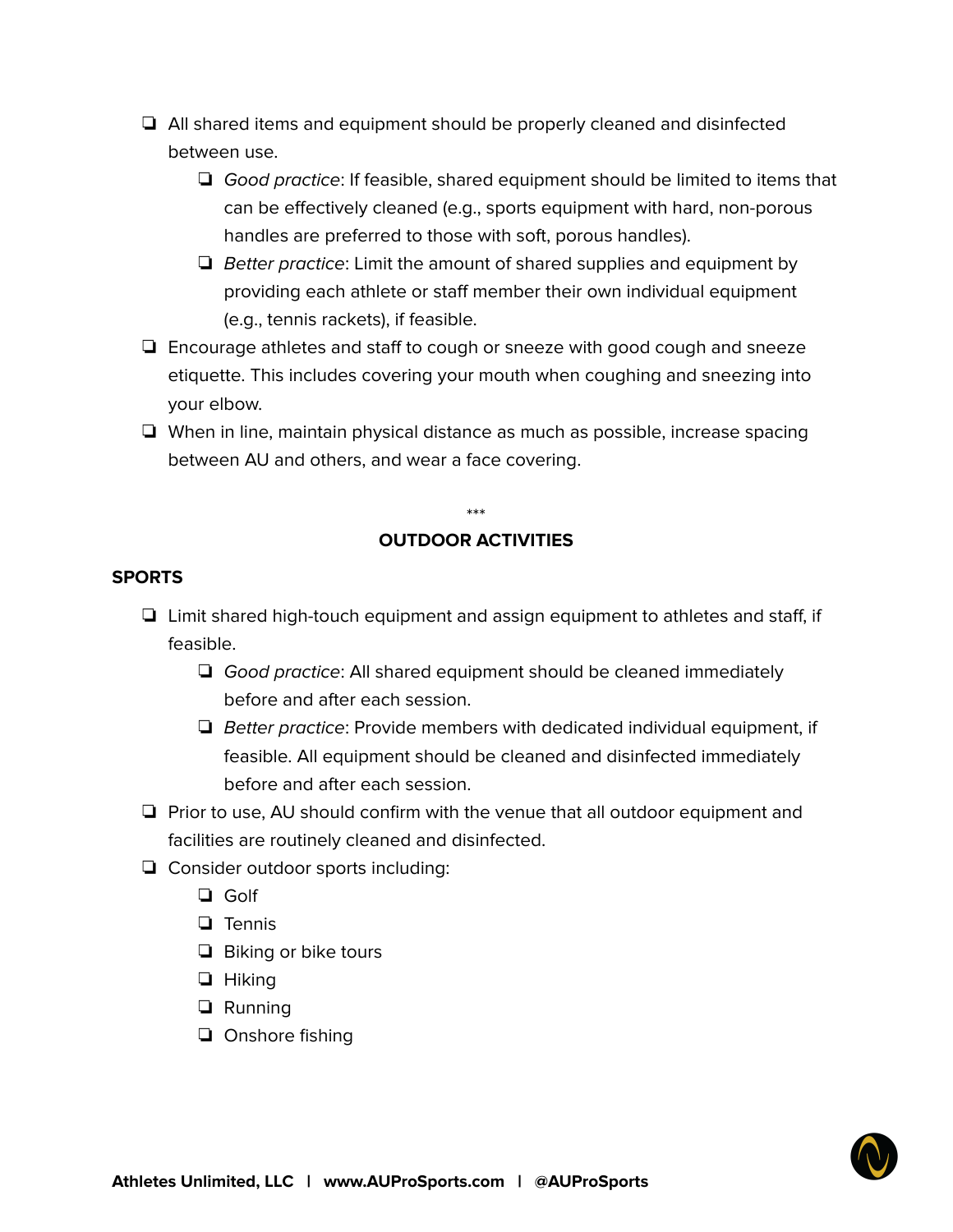# **AQUATICS**

The novel coronavirus SARS-CoV2 is not waterborne. There is no current evidence that the virus can be transmitted through the water in a pool or lake. Proper operation and maintenance (including disinfection with chlorine or bromine) of these facilities will likely inactivate the virus in the water. However, locker rooms and other shared indoor spaces may pose a risk.

#### **SWIMMING**

- ❏ Athletes should follow physical distancing practices and perform proper hand hygiene.
- ❏ During swimming activities, the following practices are recommended:
	- ❏ For free swim, follow safe swim practices and maintain at least 6 feet of distance between AU athletes and staff and others.
	- ❏ For laps, maintain 8-foot lane width in swimming pools and maintain spacing between individuals swimming by creating a rotation.
- ❏ Change in and out of swim attire at home if feasible to minimize use of locker rooms. If the locker room is used, athletes should wear a mask or cloth face covering and clean their hands after touching shared surfaces.

## **SEATED SPECTATOR EVENTS**

- ❏ Attendance of outdoor seated sporting events is acceptable only when physical distancing can be maintained. Ensure that any spectator events are outdoors only and that the venue maintains a reduced capacity or provides physical distancing between spectators, enabling the audience to sit at least six feet from other groups.
- ❏ Minimize time spent in restrooms, at concession stands, and other places that either have poor ventilation or encourage congregation.
- ❏ Wear a mask or cloth face [covering](https://www.cdc.gov/coronavirus/2019-ncov/prevent-getting-sick/diy-cloth-face-coverings.html) at all times.
- ❏ Frequently use alcohol-based hand sanitizer containing at least 60% ethyl alcohol during the event, especially prior to eating or after using frequently touched surfaces such as doorknobs, elevator buttons, hand rails etc..
- ❏ Maintain physical distance and increased spacing between AU and other groups whenever possible.
- ❏ Avoid touching your eyes, nose, and mouth.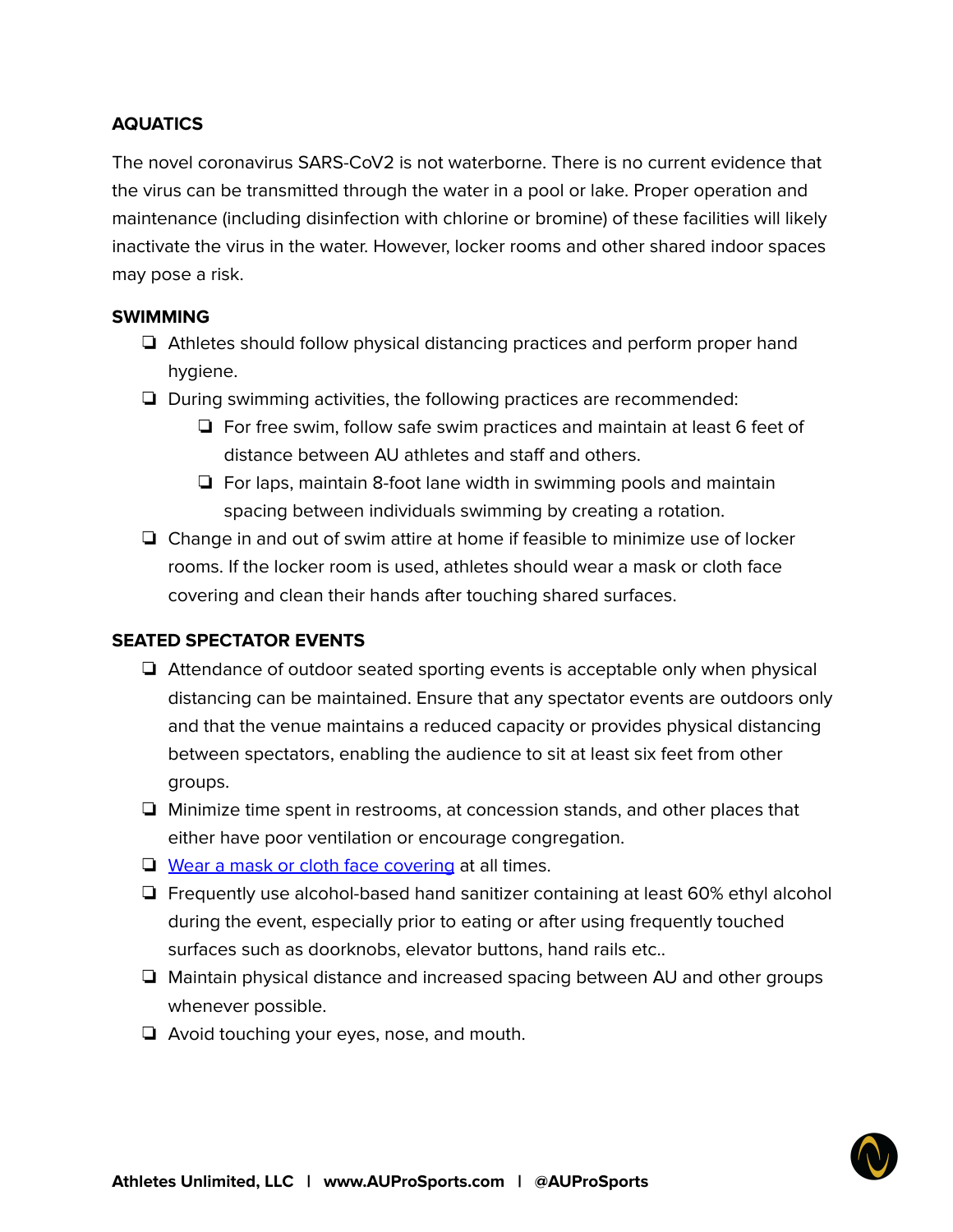# **OUTDOOR ATTRACTIONS**

Visits to outdoor attractions can be done provided they are outside and physical distancing can be maintained. Ensure that the attraction has enacted protocols to protect visitors from exposure, such as requiring face coverings, providing hand sanitizer and/or soap and water to visitors, and maintaining reduced capacity, enabling the visitors to maintain physical distance.

- ❏ Wear masks or cloth face [coverings](https://www.cdc.gov/coronavirus/2019-ncov/prevent-getting-sick/diy-cloth-face-coverings.html), especially when maintaining physical distance is not feasible due to area limitations.
- ❏ Minimize time spent in restrooms, at concession stands, and other places that either have poor ventilation or encourage congregation.
- ❏ Frequently use alcohol-based hand sanitizer containing at least 60% ethyl alcohol during the event, especially prior to eating or after using frequently touched surfaces such as doorknobs, elevator buttons, hand rails etc. Avoid touching frequently touched surfaces such as handles, doorknobs, tables, and counters as much as possible.
- ❏ If making a purchase, follow the guidance in the Payment section.
- ❏ Maintain physical distance and increased spacing between AU and other groups whenever possible.
- ❏ Stay with or near the same individuals.
- ❏ Avoid touching your eyes, nose, and mouth.

\*\*\*

#### **INDOOR ACTIVITIES**

The novel coronavirus spreads more easily indoors. The highest risk indoor settings include: bars and restaurants where masks are not worn; rooms with poor ventilation; and places where physical distancing is not followed. Athletes and staff are asked to minimize time spent in indoor venues (other than their households) in order to protect the AU shield.

#### **GENERAL GUIDANCE**

❏ Ensure enough space to accommodate athletes and staff while physical distancing.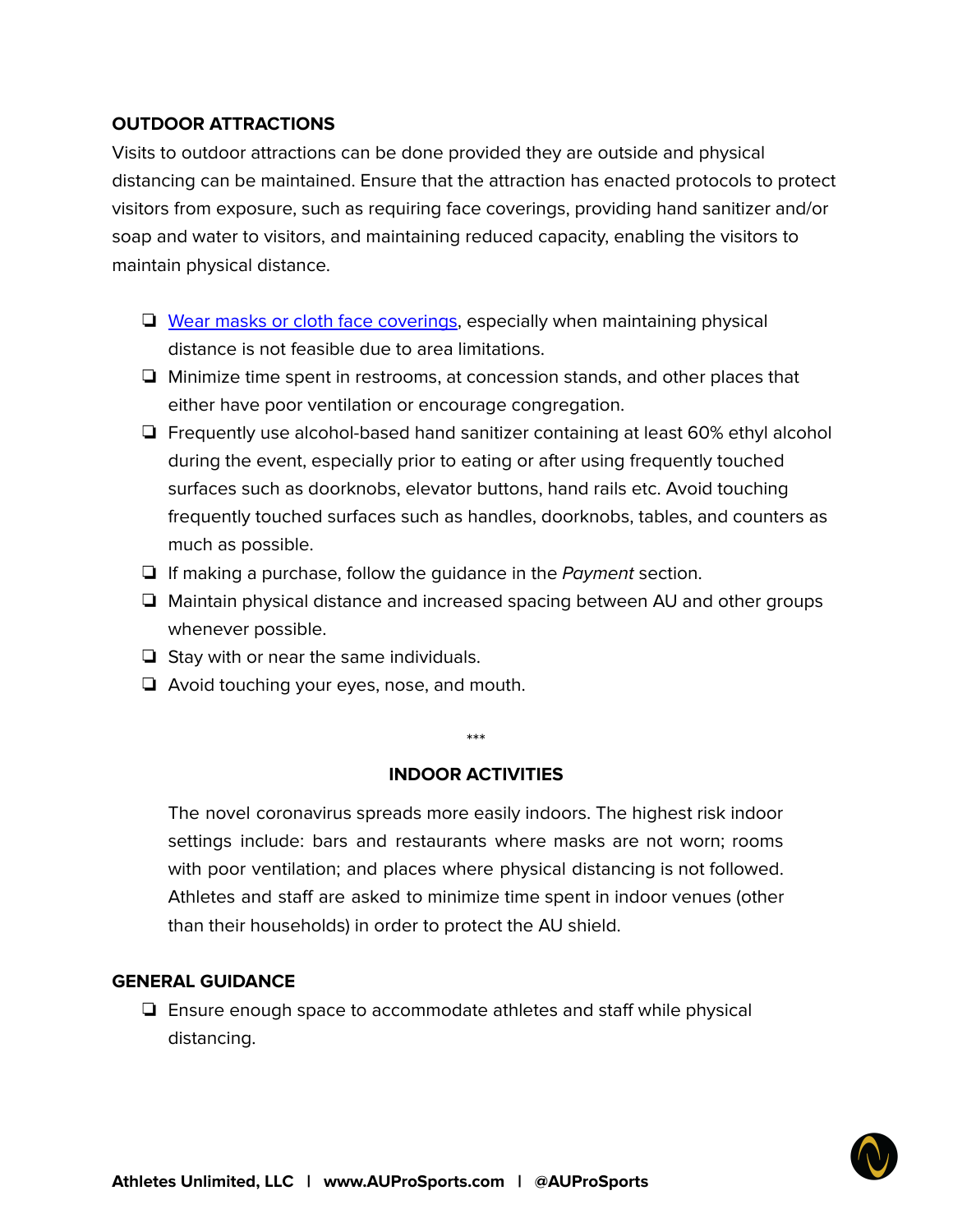- ❏ Ensure indoor venue practices some level of improved ventilation practices such as having windows and doors open, having an HVAC system in place with HEPA filtration, or using portable HEPA filters
- ❏ Wear high quality masks or cloth face [coverings](https://www.cdc.gov/coronavirus/2019-ncov/prevent-getting-sick/diy-cloth-face-coverings.html) during indoor activities.

## **MEETINGS, SOCIAL EVENTS, AND GAMES**

Socializing and playing games with other members of the tested and screened AU athlete and staff "household" is the preferred means of passing time and recreation. Socializing and playing games outdoors further reduces the risk of exposure.

Some examples of activities include watching television or movies, or playing video games, board games, or playing cards. Games that limit or eliminate the number of items passed or shared are preferred. Consider purchasing gaming consoles, board [games,](https://www.digitaltrends.com/gaming/best-board-games/) and card [games](https://www.amazon.com/Best-Sellers-Toys-Games-Card/zgbs/toys-and-games/166239011).

- ❏ Individuals should not participate if they are sick or experiencing flu-like symptoms or have been in close contact with a person diagnosed or suspected of having coronavirus.
- ❏ Provide and regularly use an alcohol-based hand sanitizer containing at least 60% ethyl alcohol.
- ❏ Maintain 6 feet of physical distance wherever possible.
- ❏ If possible, socialize outside.
- ❏ Cover your cough or sneeze with good cough and sneeze etiquette. If a tissue or napkin is used, throw it away and wash your hands immediately.

## **RESTAURANTS/DINING AND BARS**

Eating and/or drinking at restaurants is not allowed, as they have been identified as the source of many outbreaks. Takeout and picnics are acceptable. When picking up takeout, prioritize curbside pickup or minimize time spent inside the venue as much as possible. Wash your hands before eating.

\*\*\*

#### **PAYMENT**

❏ When in the checkout line, maintain physical distance of 6 feet between other patrons.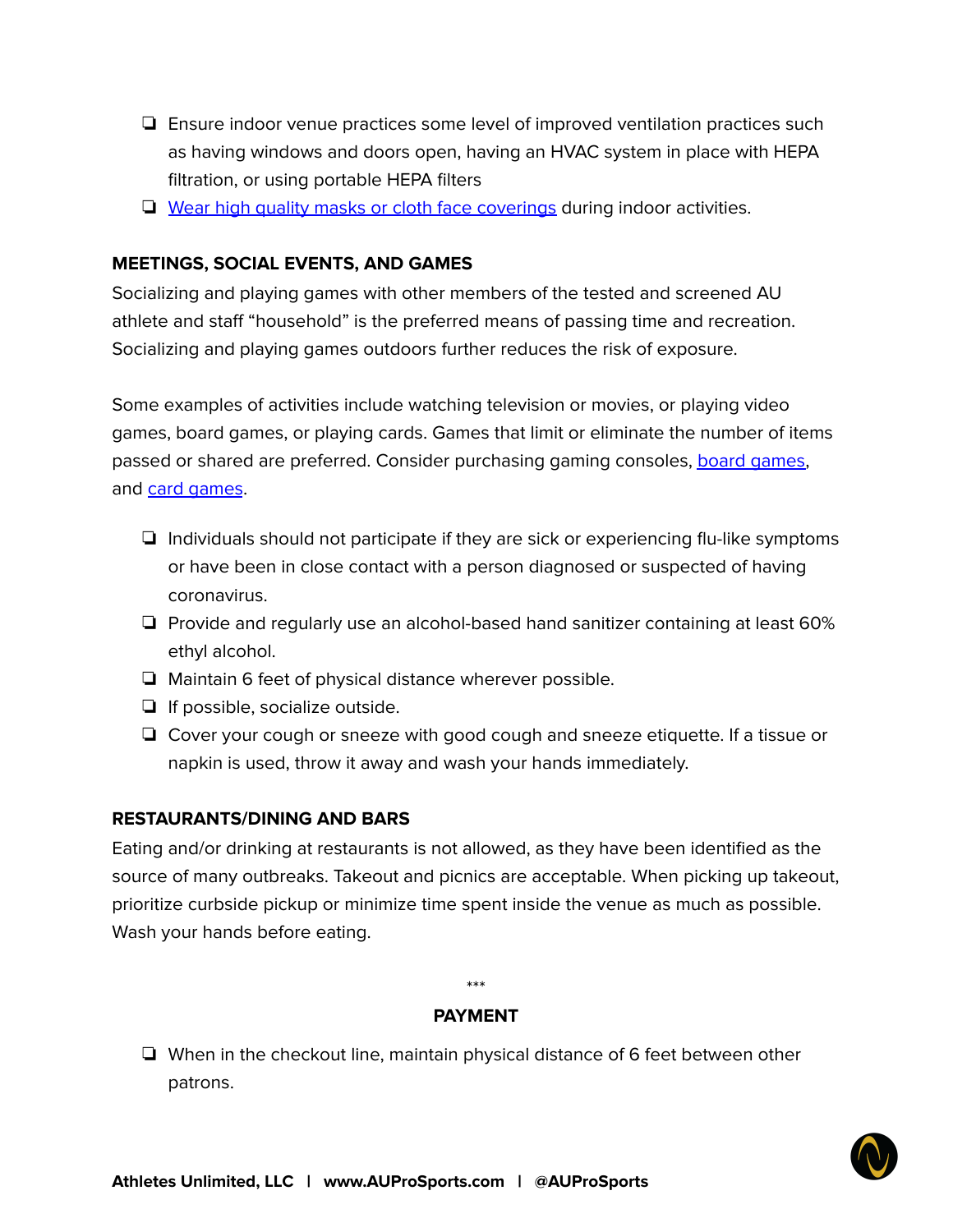- ❏ Use touchless payment options, whenever possible. Minimize handling cash, credit cards, and mobile devices, where possible.
- ❏ When exchanging paper and coin money, place cash on the counter rather than directly into the cashier's hand. Do not touch your face afterwards.
- ❏ Wash hands with soap and water for 20 seconds or use alcohol-based hand sanitizer containing at least 60% ethyl alcohol immediately after handling money, credit card, or carrying out other payment activities.
- ❏ Arrange for online prepayment of activities, where possible.